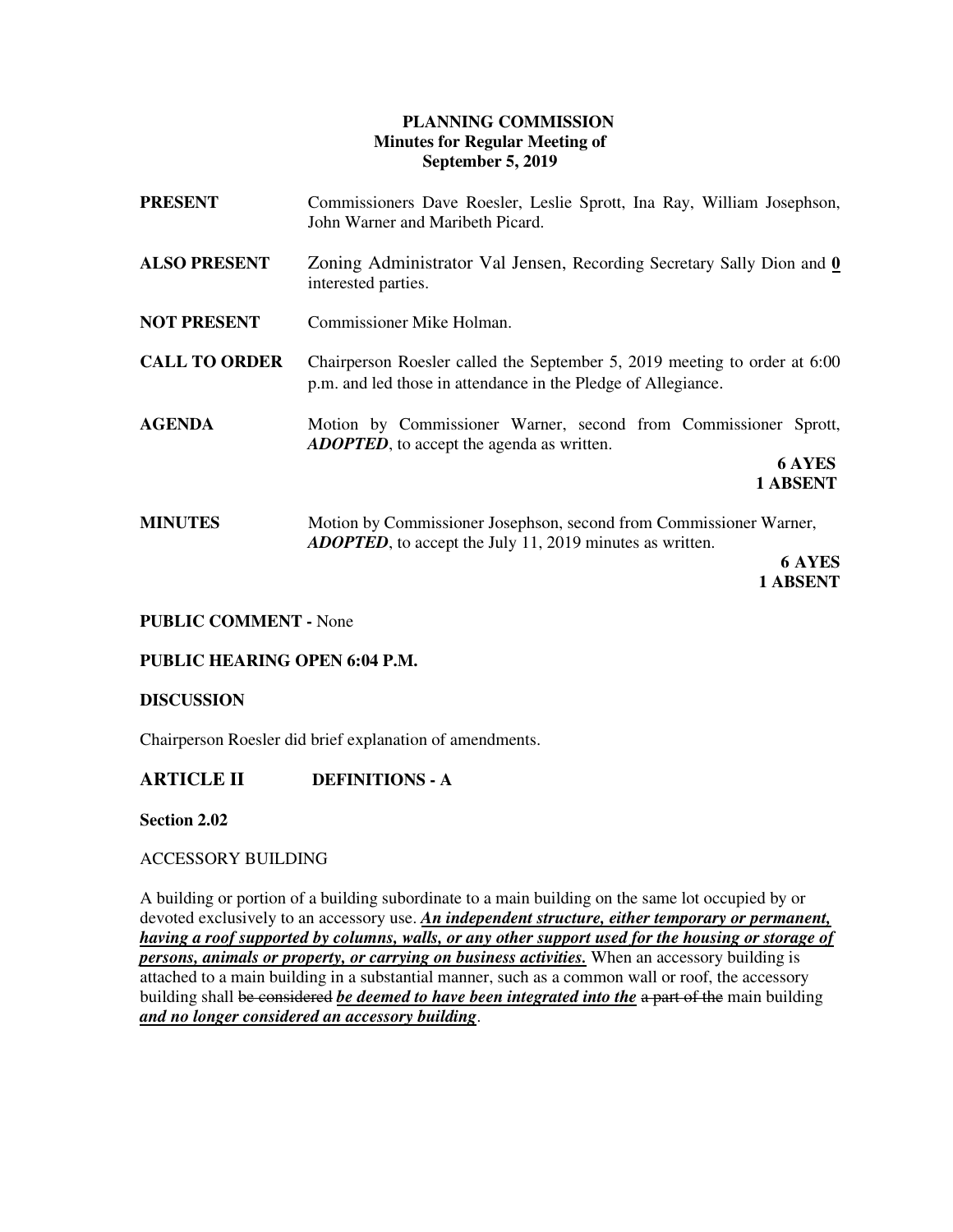**ARTICLE II DEFINITIONS – D** 

 **Section 2.05** 

### DAY CARE, *PRIVATE HOMES*

### A. FAMILY DAY *CHILD* CARE HOME

A dwelling licensed by the state (in conjunction with the private residence *home* of the operator) in which care is provided for more than one (1) but less *fewer* than seven (7) minor children or adults *are received for care and supervision* for *compensation for* periods *of* less than twenty-four  $(24)$  hours in a day, unattended by a parent or legal guardian, excluding *except* children related to and adult member of the family *household* by blood, marriage or adoption. This definition *Family Child Care home* includes a dwelling *home* in which care is provided *given* to an unrelated minor child for more than four weeks during a calendar year. *A family child care home does not include an individual providing babysitting services for another individual. As used in this subparagraph, "providing babysitting services" means caring for a child on behalf of the child's parent or guardian when the annual compensation for providing those services does not equal or exceed \$600.00 or an amount that would according to the internal revenue code of 1986 obligate the child's parent or guardian to provide a form 1099-MISC to the individual for compensation paid during the calendar year for those services.* 

*According to the Michigan Zoning Enabling Act 110 of 2006, MCL 125.3206, a family child care home is considered a residential use of property for the purposes of zoning and a permitted use in all residential zones and is not subject to a special use or conditional use permit or procedure different from those required for other dwellings of similar density in the same zone.* 

### B. GROUP DAY *CHILD* CARE HOME

A dwelling licensed by the state (in conjunction with the private residence of the operator) *private home* in which care is provided for at least *more than* seven *six*  $(7, 6)$  but not more than twelve (12) minor children or adults *are given care and supervision* for periods of less than twenty-four (24) hours per  $\alpha$  day, unattended by a parent or legal guardian, excluding *except* children related to an adult member of the family *household* by blood, marriage or adoption. This definition **A** *group child care home* includes a dwelling *home* in which care is provided *given* to an unrelated minor child for more than four weeks during a calendar year.

*According to the Michigan Zoning Enabling Act 110 of 2006, MCL 125.3206, a group child care home shall be issued a special use permit, conditional use permit, or other similar permit if the group child care home meets all requirements.* 

# **ARTICLE II DEFINITIONS – F**

### **Section 2.07**

FENCE DESIGN & TYPE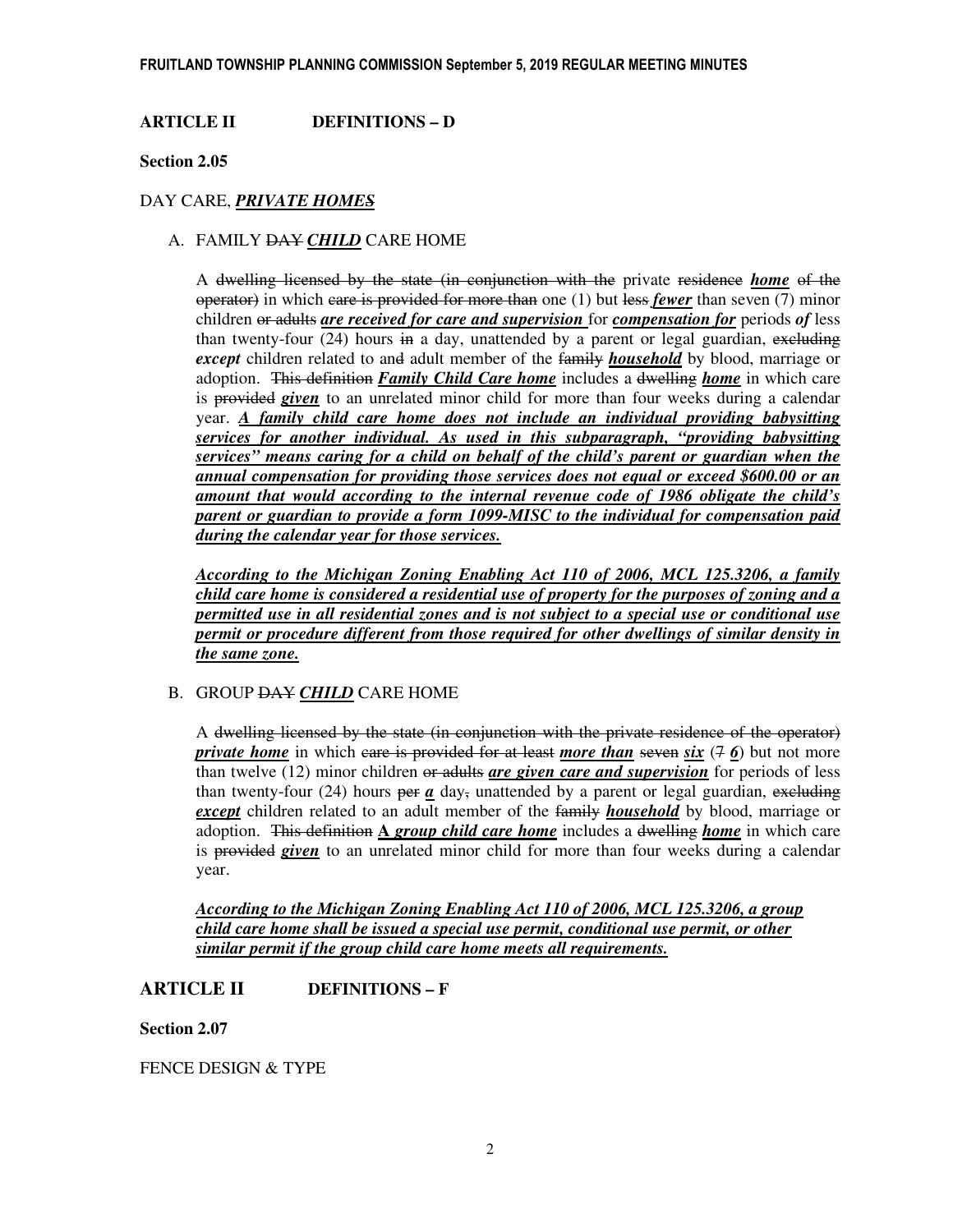#### FRUITLAND TOWNSHIP PLANNING COMMISSION September 5, 2019 REGULAR MEETING MINUTES

Decorative: a designed open or solid fence or wall that contributes to the identification and beauty of the principle use; is not erected to satisfy any other provision, and does not act as a retaining structure.

Living: plantings that are not expected to grow to exceed three (3) feet in height.

Obscuring: a fence that is more than fifty (50) percent opaque. **ARTICLE II DEFINITIONS – S** 

#### **Section 2.19**

#### STATE LICENSED RESIDENTIAL FACILTY

A residential care facility licensed by the State of Michigan under Act 287 of 1972 of the Public Acts of Michigan, as amended, or Act 116 or 1973 of the Public Acts of Michigan, as amended, which provides resident care services under twenty-four (24) hour supervision or care for persons in need of that supervision or care. This term does not include such facilities licensed by the State of Michigan for care and treatment of persons released from or assigned to adult correctional institutions.

- A. A *Family Care Facility* includes a state licensed residential facility providing resident services to six (6) or fewer persons.
- B. A *Small Group Care Facility* includes a state licensed residential facility providing resident services to less than twelve (12) persons.
- C. A *Large Group Care Facility* includes a state licensed residential facility providing resident services for at least thirteen (13) but no more than twenty (20) persons.

### **ARTICLE III GENERAL PROVISIONS**

SECTION 3.11 FENCES, WALLS, *HEDGES,* BERMS AND SCREENS

A. Notwithstanding other provisions of this ordinance, fences, walls, hedges, berms and screens may be permitted with a zoning permit*.*

### *GENERAL FENCE REQUIREMENTS*

- B. All required fence heights shall be measured as the vertical distance from the average elevation of the finished grade within twenty (20) feet of the fence to the highest point of the fence.
- *1.* No fence, wall, berm, sign, screen or any planting shall be erected *in the road right-of-way* or *be* maintained in such a way as to conflict with clear vision areas.
- C *2*. Fences on platted lots of record shall not contain barbed wire, electric current, charge of electricity, dangerous materials such as, but not limited to broken glass, bottle caps, or chain link type fences with sharp wire edges upwardly exposed. Exception: Fences enclosing domesticated animals, and for bona fide agricultural operations may use barbed wire, electric current, or other materials necessary.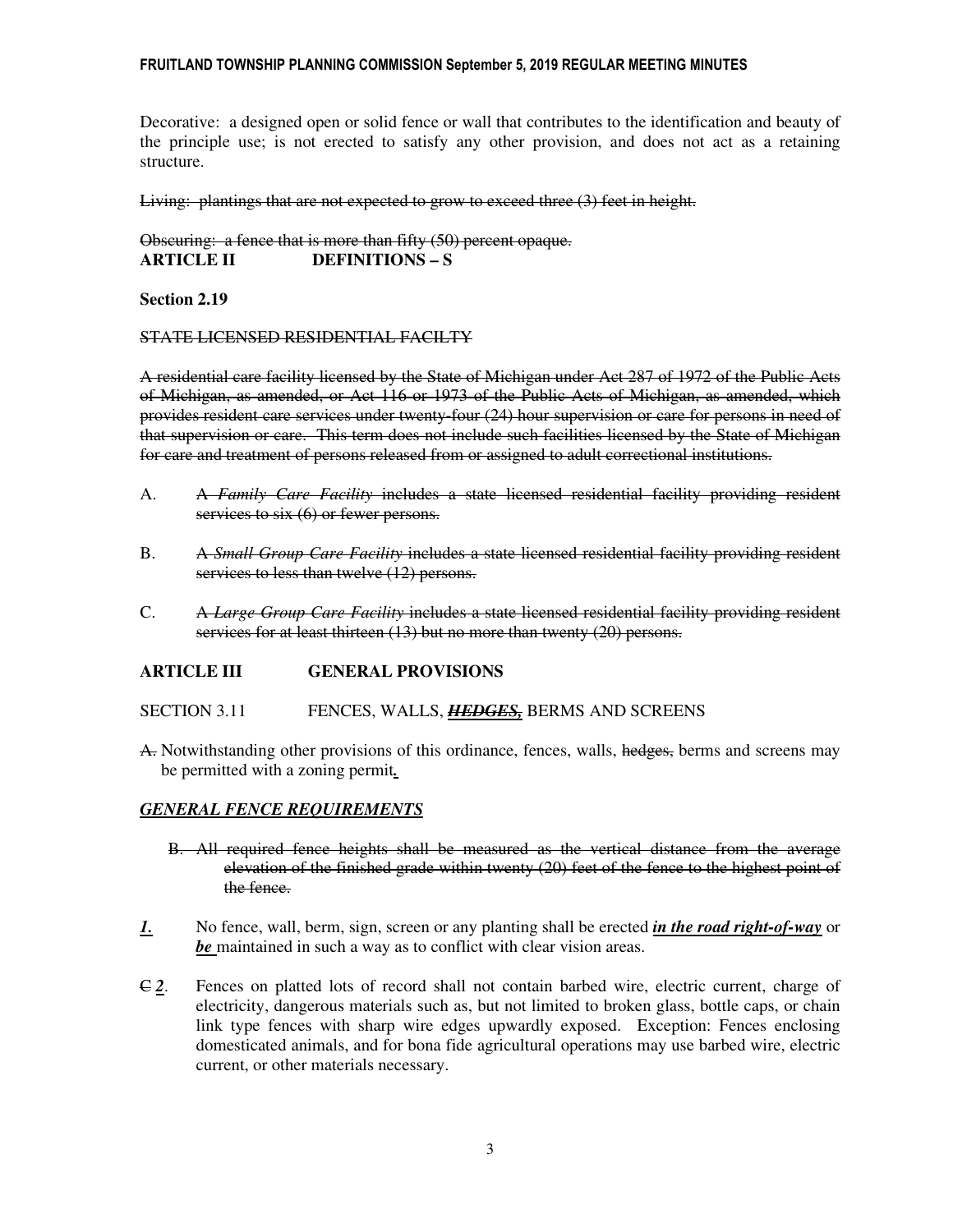- D *3*. Fences which enclose public or privately-owned parks, or recreational grounds or playgrounds, or public landscaped areas, shall not exceed nine (9) feet in height *as*, measured as outlined above *to the highest part of the fence*, and shall not obstruct vision to an extent greater than twenty-five percent (25%) of their total area.
- E No fence, wall, berm, sign, screen or any planting shall be erected or maintained in such a way as to conflict with clear vision areas.
- *4. Within the limits of the rear yard, no fence, wall, or other screening structure other than evergreens, deciduous trees, shrubs, and bushes shall be erected higher than seven (7) feet above the surface of the ground.*
- F *5*. Agricultural fencing: No farm animals shall be kept except within an entirely enclosed structure consisting of either a building or an area completely surrounded by fencing. The structure shall be of a height and kind sufficient to prevent animals from wandering at large. Fencing for cervidae facilities shall be in accordance with State of Michigan guidelines and requirements. Such structures shall be located as required by the applicable provisions of the particular district in which the structure is located.

# *NON-LAKEFRONT LOTS*

within the setback of any yard provided that no *Any* fences, walls, hedges, berms or screens shall be over six (6) feet in height if erected in back of *between* the required front *yard* setback line, or the rear of the house whichever is closest, *and up to the street right-of-way, must not be in excess of five (5) feet in height as measured to the highest part of the fence, wall, berm or screen at any point.* and any

*Fences, walls, hedges, berms or screens shall not exceed seven (7) feet in height as measured to the highest part of the fence, wall, berm or screen if erected between the required front yard setback line* or the rear of the house whichever is closest, and up to the street right-of-way, must not be in excess of four (4) feet *rear yard lot line*.

# *LAKEFRONT LOTS*

In the Critical Dunes and High-Risk Erosion areas, any fences, berms and walls built, and any vegetative planting and/or removal, must comply with DEQ *all State and or Federal* regulations.

For lakefront lots in the Lake Michigan Shoreline District, the Inland Lakes District, and the North Duck Lake Overlay District, no *Any* fence, wall, hedge, berm, or screen shall *erected between the required front yard setback line or the rear of the house whichever is closest, and up to the street right-of-way, must not* be higher than *in excess of* three *five* (3 *5*) feet in height between the shoreline and the lakeside of the home as measured perpendicular to the side lot line nearest the lakeside. On Lakefront lots that have no principal building the height of a fence, wall, hedge, berm or screen may not exceed three (3) feet. Fences on lakefront lots may be permitted with a zoning permit within the side setback of any yard provided that such fences meet the following: *as measured to the highest part of the fence, wall, berm or screen at any point.* 

*Fences, walls, berms or screens shall not exceed seven (7) feet in height as measured to the highest part of the fence, wall, berm or screen at any point if erected between the required front yard setback line, or the rear elevation of the main house whichever is closest. In calculating the rear elevation of the main house to side yard lot line, measure perpendicular from the side yard lot line*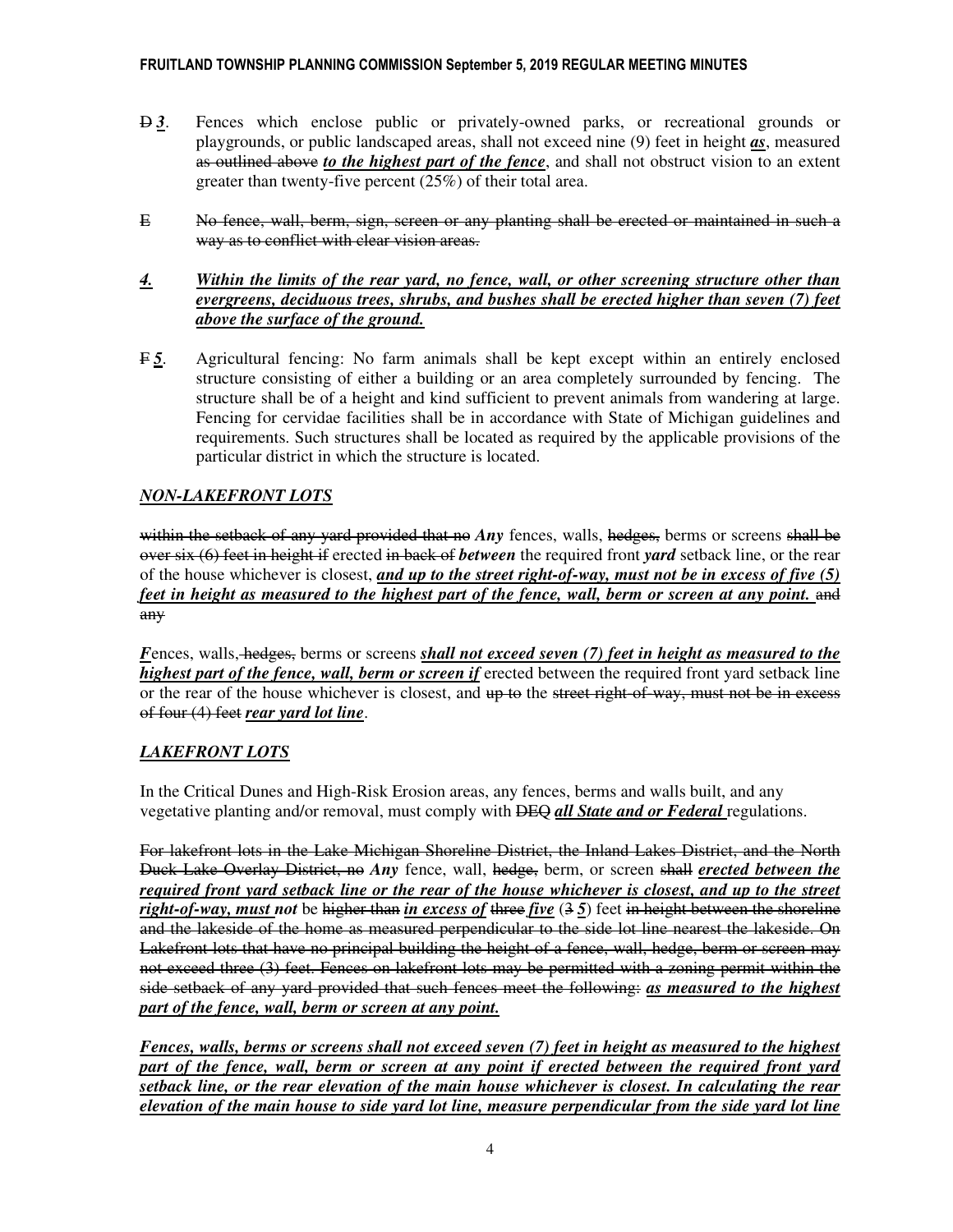### *to the house rear elevation wall. Projections into rear yard, such as porches, dormers or decks shall not be used for this calculation.*

For lakefront lots in the Lake Michigan Shoreline District, the Inland Lakes District, and the North Duck Lake Overlay District, no fence, wall, hedge, berm, or screen shall be higher than three *four*  (3*4*) feet in height between the shoreline and the lakeside of the home as measured perpendicular to the side *yard* lot line nearest the lakeside. On Lakefront lots that have no principal building the height of a fence, wall, hedge, berm or screen may not exceed three *four* (3*4*) feet. Fences on lakefront lots may be permitted with a zoning permit within the side setback of any yard provided that such fences meet the following:

- 1. Such fences must be for the purpose of delineation of property lines, not for the intent of obscuring vision or blocking out of natural light.
- 2. Such fences must be of man-made material or wood and must be intended for permanent installation.
- 3. Such fences must have *not exceed* a maximum height of three *four* (3*4*) feet above the average ground surface between adjacent *as measured to the highest part of the*  fence*,* posts at all points along their length. *wall, berm or screen at any point.*
- Such fences must be a minimum 50% open space through which light can penetrate, for example: cyclone fence, lattice, picket or split-rail.
- 5. Fence materials such as plastic or wood/twisted style "snow" fences are not acceptable for permanent installations. Unless otherwise specified, all residential fences must be constructed of wood product, composite wood, rigid vinyl, wrought iron or chain link and shall comply with DEQ *all State and or Federal* regulations in the Critical Dunes and High-Risk Erosion areas.
- 6. A property owner must not intentionally plant, nor cause to be planted, within the side yard setback area between the shoreline and the lakeside of the home as measured perpendicular to the side lot line nearest the lakeside any vegetative material (whether dead or alive) exceeding three (3) feet in height, or which would reasonably be expected to grow to over three (3) feet in height.

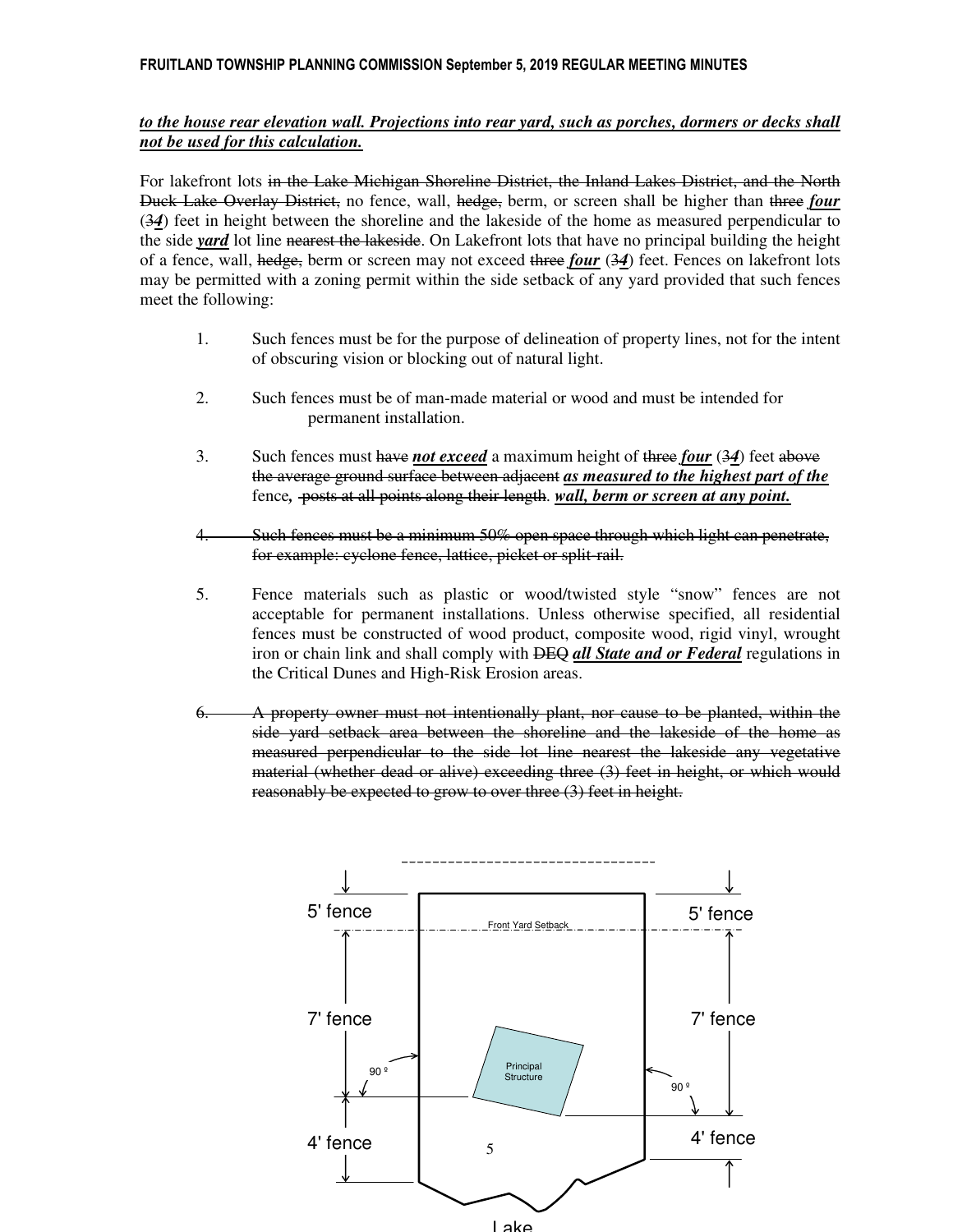### **ARTICLE III GENERAL PROVISIONS**

SECTION 3.12 CLEAR VISION AREAS

- A. No plantings, fences, walls, hedges, berms or screens shall be established or maintained on any lot which will obstruct the view of a vehicle driver approaching the intersection of public roads, private streets or any combination thereof. Such unobstructed corner shall be a triangular area formed by the street right-of-way, a line connecting them not less than ten (10) feet from the intersection of the street lines or in the case of a rounded property corner from the intersection of the street right-of-way extended. The Zoning Administrator may require a distance of more than ten (10) feet of unobstructed vision, if necessary, to provide for a clear vision area.
- B. No plantings, fences, walls, hedges, berms, or screens, shall be established in any setback area which, in the opinion of the Zoning Administrator, will obstruct the view of a driver, or a vehicle, approaching or leaving a driveway or adjacent roadway.

### **ARTICLE III GENERAL PROVISIONS**

SECTION 3.22*A* TEMPORARY SALES

SECTION 3.22*B* RESIDENTIAL GARAGE/ BASEMENT/ YARD SALES

The owner  $\ell$  or occupant of the principal single-family dwelling shall be entitled by right to hold two (2) garage/ basement/ yard sales per calendar year, not to exceed a maximum of three (3) consecutive days per sale.

### **ARTICLE III GENERAL PROVISIONS**

### **SECTION 3.31 AVERAGE SETBACK LINES**

D. Rear (Shoreline). For parcels on White Lake and Duck Lake if there are existing principal buildings on adjacent lots within two hundred (200) feet on each side of a proposed building location, a proposed building or structure may *must* be located the same distance from *no closer to* the ordinary high water mark as *than* the average distance from the *ordinary high water mark of the principal nearest <i>principal* buildings located within two hundred (200) feet on each side from the proposed structure. If there is a vacant waterfront lot within two hundred (200) feet, the one hundred (100) foot setback shall be used for averaging.

The average setback line shall be determined by extending a line perpendicular to the ordinary high-water mark to the existing structure. The length of the shortest setback distance of each adjoining lot will be averaged, establishing the proposed average building setback line.

A proposed structure *may be* located *an additional* five (5) feet closer to the lake *water* than the averaging *may* allows *so long as the proposed structure satisfies* twice the required side yard setback can be placed *on each side*.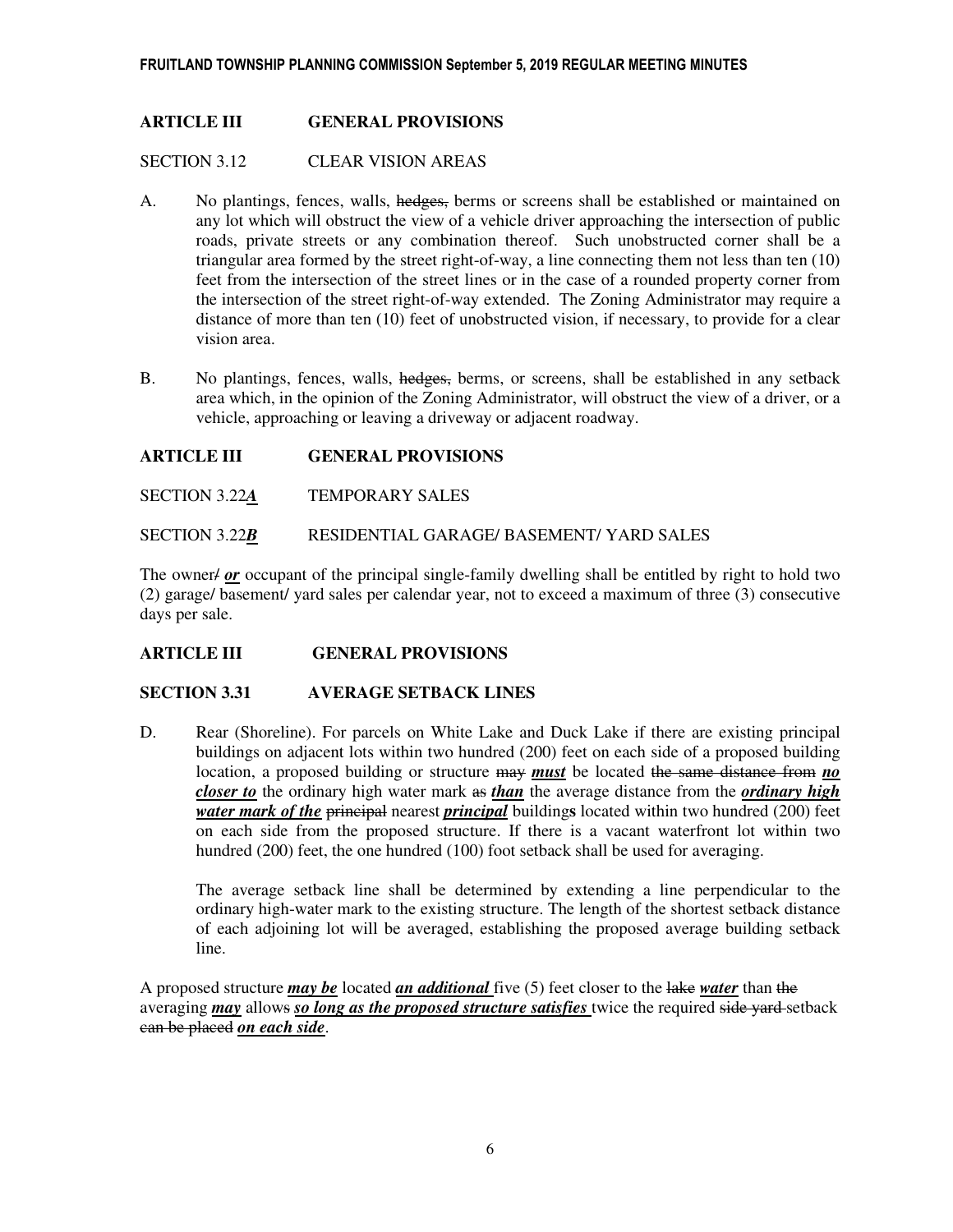### **ARTICLE IV RURAL RESIDENTIAL DISTRICT**

#### SECTION 4.02 USES PERMITTED BY RIGHT

C. Family day *child* care homes.

D. Family group care facilities.

### SECTION 4.03 USES PERMITTED BY SPECIAL LAND USE

- B. Small group care facilities.
- L. Group day *child* care homes.

### **ARTICLE V LOW DENSITY RESIDENTIAL DISTRICT**

- SECTION 5.02 USES PERMITTED BY RIGHT
- B. Family day *child* care homes.
- C. Family group care facilities.

### SECTION 5.03 USES PERMITTED BY SPECIAL LAND USE

- A. Small group care facilities.
- B. Group day *child* care homes.

# **ARTICLE VI MEDIUM DENSITY RESIDENTIAL DISTRICT**

SECTION 6.02 USES PERMITTED BY RIGHT

- B. Family day *child* care homes.
- C. Family group care facilities.

### SECTION 6.03 USES PERMITTED BY SPECIAL LAND USE

- A. Small group care facilities.
- B. Group day *child* care homes

# **ARTICLE VIa LAKE MICHIGAN SHORELINE DISTRICT**

### SECTION 6.02a USES PERMITTED BY RIGHT

- B. Family day *child* care homes.
- C. Family group care facilities.

### SECTION 6.03a USES PERMITTED BY SPECIAL LAND USE

- C. Group day *child* care homes.
- D. Small group care facilities.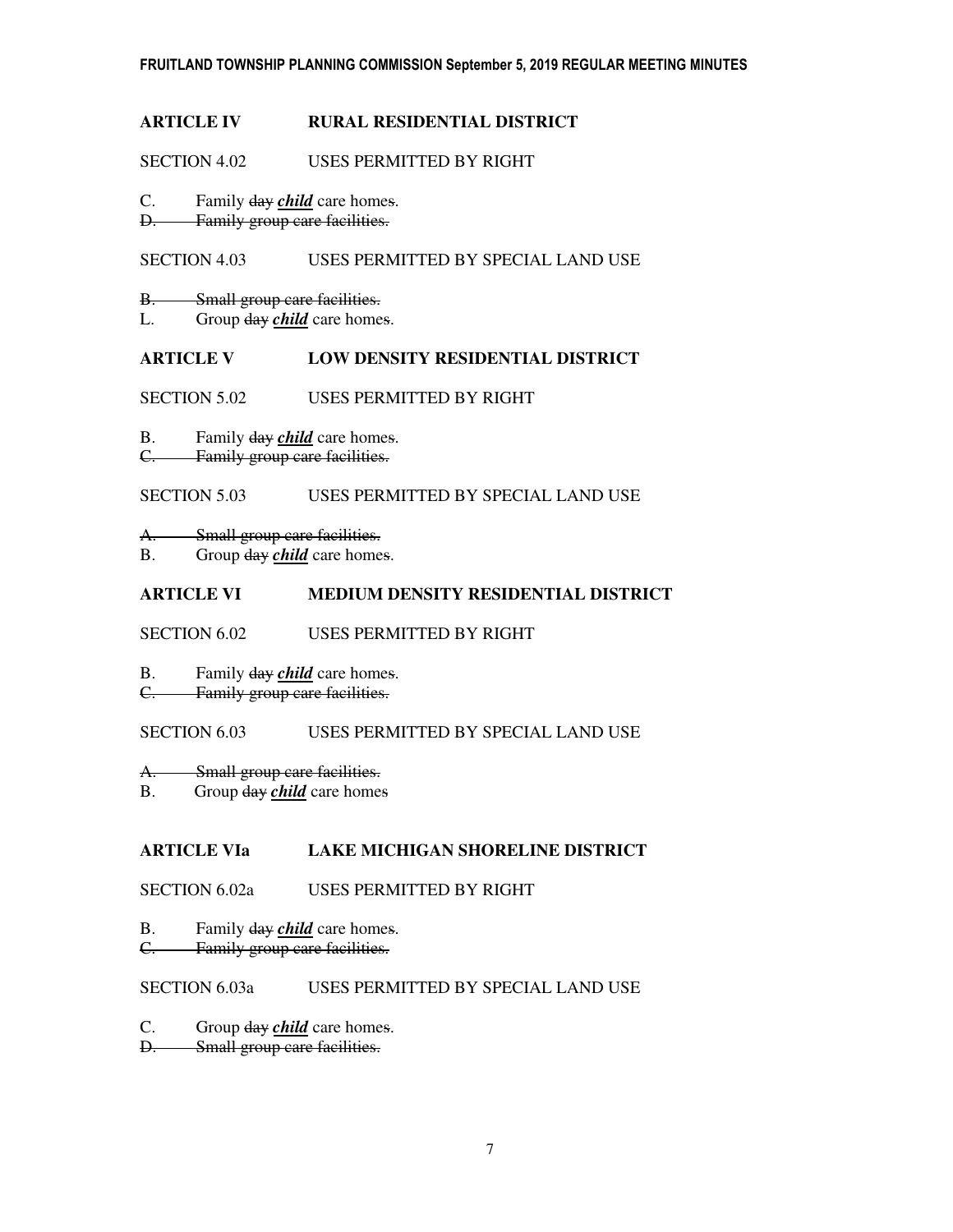### SECTION 6.04a SITE DEVELOPMENT STANDARDS

4. a) No structures or buildings shall be built or installed westerly *lakeward* of the bluff line except for wooden stairs and platforms less than one hundred fifty (150) sq. ft. in surface area which provide beach access and comply with the requirements of Michigan Law and the Department of Environmental Quality (DEQ). *Total platform area may not exceed* one hundred fifty (150) sq. ft. in surface area*.* All such Items (including stairs and platforms) shall be approved by the Zoning Administrator.

# **ARTICLE VII MEDIUM HIGH DENSITY RESIDENTIAL DISTRICT**

### SECTION 7.02 USES PERMITTED BY RIGHT

- B. Family day *child* care homes.
- C. Family group care facilities.

### SECTION 7.03 USES PERMITTED BY SPECIAL LAND USE

- D. Group day *child* care homes.
- E. Small group care facilities.

### **ARTICLE VIII HIGH DENSITY RESIDENTIAL DISTRICT**

- SECTION 8.02 USES PERMITTED BY RIGHT
- C. Family day *child* care homes.
- D. Family group care facilities.

# SECTION 8.03 USES PERMITTED BY SPECIAL LAND USE

A. Large and small group care facilities.

C. Group day *child* care homes.

# **ARTICLE VIIIa INLAND LAKES DISTRICT**

### SECTION 8.02a SITE DEVELOPMENT STANDARDS

*11. No structures or buildings shall be built or installed lakeward of the bluff line except for wooden stairs and platforms which provide beach access and comply with the requirements of Michigan Law and the Department of Environmental Quality (DEQ). Total platform area may not exceed one hundred fifty (150) sq. ft. in surface area. All such Items (including stairs and platforms) shall be approved by the Zoning Administrator.*

### SECTION 8.03a USES PERMITTED BY RIGHT

- A. Family day *child* care homes.
- B. Family group care facilities.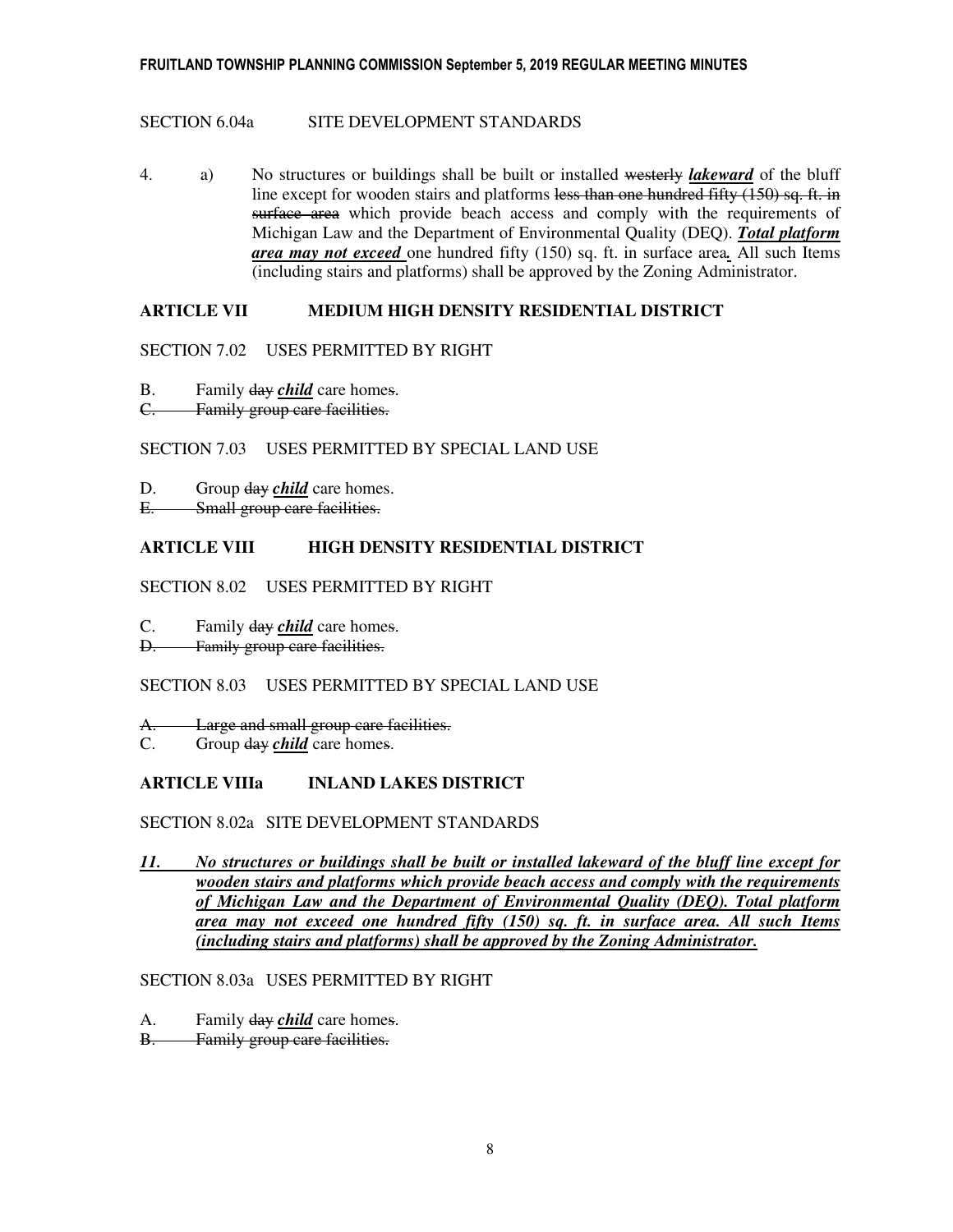### SECTION 8.04a USES PERMITTED BY SPECIAL LAND USE

A. Group day *child* care homes.

B. Small group care facilities.

# **ARTICLE VIIIb NORTH DUCK LAKE OVERLAY DISTRICT**

### SECTION 8.03b USES PERMITTED BY RIGHT

B. Family day *child* care homes.

C. Family group care facilities.

### SECTION 8.04b USES PERMITTED BY SPECIAL LAND USE

C. Group day *child* care homes. D. Small group care facilities.

### **ARTICLE IXa OPEN SPACE PLANNED UNIT DEVELOPMENT (OS-PUD)**

### SECTION 9.06a PERMITTED USES

2. Golf courses, tennis courts, ball fields, bike paths, walking paths, playground, community buildings, horse stables and similar recreational facilities as well as day *family child* care facilities *homes*, provided such uses are accessory to the residential uses in the OS-PUD. Such uses shall be designed to be used primarily by residents of the OS-PUD but this shall not prohibit non – OS-PUD residents from utilizing these accessory uses provided the rules for such use are set forth in the Open Space Agreement required herein.

SECTION 9.07a USES PERMITTED BY SPECIAL LAND USE

*D. Group child care home.* 

# **ARTICLE IX MANUFACTURED HOME PARK DISTRICT**

SECTION 9.02 PERMITTED USES

*E. Family child care home.* 

SECTION 9.03 USES PERMITTED BY SPECIAL LAND USE

*D. Group child care home.* 

# **ARTICLE XIV SPECIAL LAND USES**

# **SECTION 14.04 SPECIAL LAND USE SPECIFIC REQUIREMENTS**

M. Group and commercial day care homes and facilities.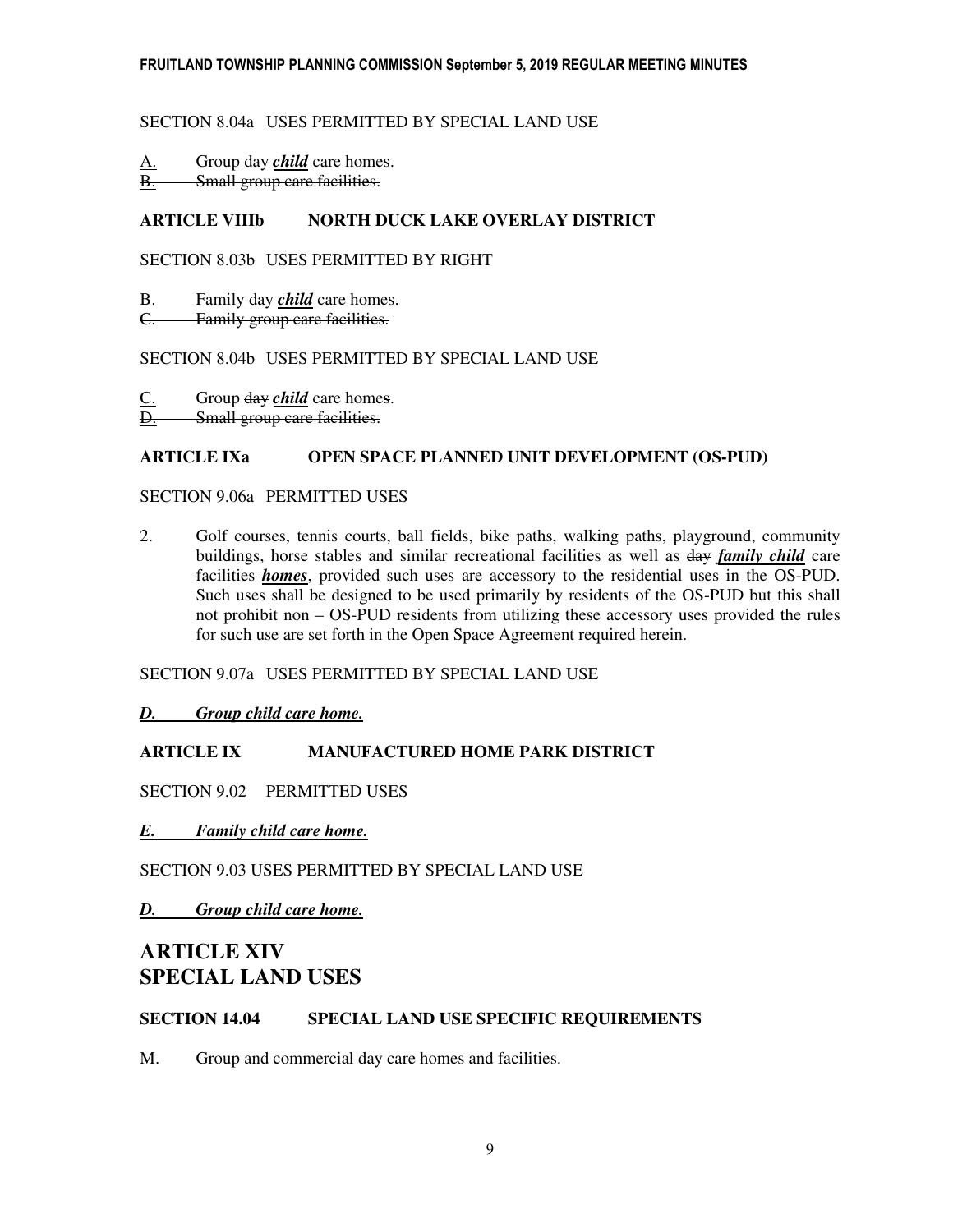#### FRUITLAND TOWNSHIP PLANNING COMMISSION September 5, 2019 REGULAR MEETING MINUTES

- 1. A group day *child* care home shall not be located within fifteen hundred (1500) feet to any of the following as measured along a street, road or other public thoroughfare:
	- a. Another similar licensed day *group child* care establishment *home*.
	- b. An adult foster care *small group home or* large group facility *home*  licensed by the state of Michigan *under the adult foster care facility licensing act, 1979 PA 218, MCL 400.701 to 400.737*.
	- c. A facility offering substance abuse treatment and rehabilitation services to seven or more people, which is licensed by the state of Michigan *under article 6 of the public health code, 1978 PA 368, MCL 333.6101 to 333.6523*.
	- d. A community correction center, resident home, halfway house, or other similar facility which houses an inmate population under the jurisdiction of the department of corrections.
- 2. All outdoor play areas shall be enclosed by a non-climbable fence that is at least forty-eight (48") inches high.
- 3. The property shall be **mM**aintained*s* in a manner that is *the property* consistent with the *visible* character*istics* of the neighborhood. A group day care home shall not require exterior modifications to the dwelling nor should the front yard be the location of play equipment, except on a corner lot.
- 4. Hours of operation shall *Does* not exceed sixteen (16) hours *of operation* in *during* a twenty-four (24) hour period,*.* and activity shall be limited *The local unit of government may limit but not prohibit the operation of a group child care home*  between the hours of 10 pm and 6 am.
- 5. One (1) identification sign shall be permitted, not exceeding two (2) square feet in area, non-illuminated, and mounted flat against the wall of the dwelling.
- 6. One (1) off-street parking space shall be provided for each non-family employee of the group day care home in addition to the parking normally required for the residence. A driveway may be used to fulfill this requirement

| <b>Institutional</b>      |                                                                          |
|---------------------------|--------------------------------------------------------------------------|
|                           | Group and commercial day $\vert$ One (1) space for each four (4) clients |
| care homes and group care |                                                                          |
| facilities                |                                                                          |

- 7. The applicant shall provide evidence of the ability to comply with all applicable State licensing requirements.
- 8. For a city or village, a group child care home may be issued a special user permit, conditional use permit, or other similar permit.
- 9. A licensed or registered family or group child care home that operated before March 30, 1989 is not required to comply with the requirements of this section.
- 10. The requirements of this section shall not prevent a local unit of government from inspecting and enforcing a family or group child care home for the home's compliance with the local unit of government's zoning ordinance. For a county or township, an ordinance shall not be more restrictive for a family or group child care home than as provided under 1973 PA 116, MCL 722.111 to 722.128.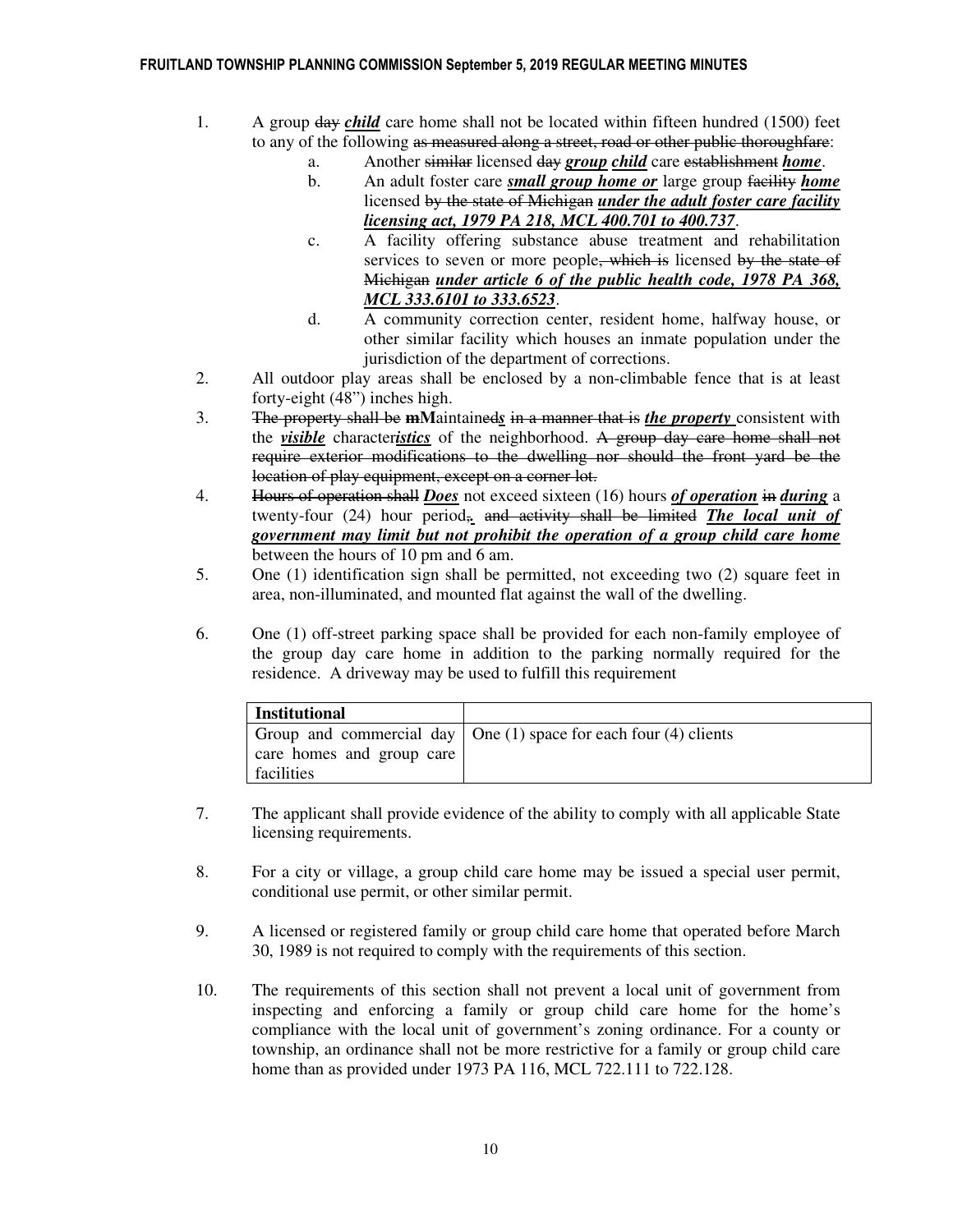- 11. The subsequent establishment of any of the facilities listed under subsection  $(4)(a)$ will not affect any subsequent special use permit renewal, conditional use permit renewal, or other similar permit renewal pertaining to the group child care home.
- 12. The requirements of this section shall not prevent a local unit of government from issuing a special use permit, conditional use permit, or other similar permit to a licensed or registered group child care home that does not meet the standards listed under subsection (4) **M. of this section**.
- 13. The distances required under subsection (4)(a) **M. 1. of this** section shall be measured along a road, street, or place maintained by this state or a local unit of government and generally open to the public as a matter of right for the purpose of vehicular traffic, not including an alley.

### **PUBLIC HEARING CLOSED 6:23 P.M.**

Motion by Commissioner Warner, second from Commissioner Josephson, *ADOPTED*, to recommend approval of the amended language as written above to the Township Board of Trustees.

 **6 AYES 1 ABSENT** 

### **PLANNING/ZONING UPDATES**

Commissioner Warner advised the Zoning Board of Appeals has an upcoming meeting September 9 on one application.

### **COMMISSIONERS COMMENTS**

Chairperson Roesler advised everyone that he, Commissioner Josephson, Zoning Administrator Jensen and Attorney Even met with Buzz of Buzz's Lakeside Inn regarding the process of them becoming compliant in having this Historic Resort on record.

 Attorney Even advised the procedures for obtaining a Special Land Use Permit for a Historic Resort are in Article XIV Special Land Uses, Section 14.04 Special Land Use Specific Requirements LL.

 According to Commissioner Josephson an existing site plan and five pages of current uses has been presented to Attorney Even and they are waiting to hear back from him. Once a completed application has been submitted it will be placed on the agenda.

Once they obtain the Special Land Use Permit, they can present future application/plan if desired.

### **ADJOURNMENT**

Motion by Commissioner Holman, second from Commissioner Josephson, *ADOPTED***,** to *ADJOURN,* the September 5, 2019 regular meeting at 6:40 p.m.

> **6 AYES 1 ABSENT**